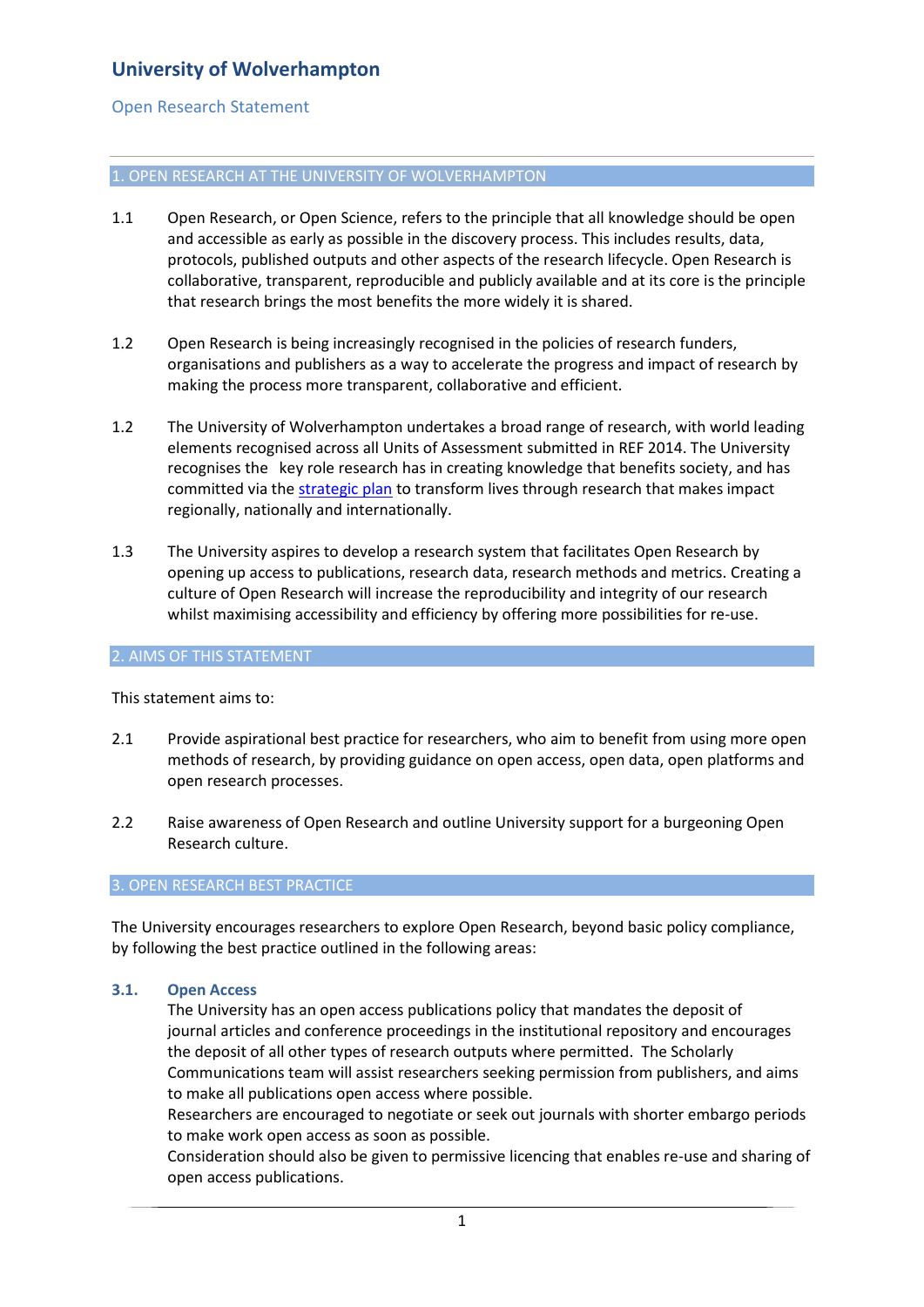## **University of Wolverhampton**

## Open Research Statement

### 3.2 **Open Data**

The institutional Research Data Management policy advocates an open approach to research data wherever possible, whilst recognising that access will need to be balanced with constraints around security confidentiality and commercial interests.

Researchers are encouraged to make data accessible using funder or discipline specific repositories or the institutional repository, using DOIs and data access statements to link datasets to published papers, except where restrictions apply.

The policy provides an aspirational framework and set of principles, upon which the University intends to invest in an infrastructure to ensure the preservation and sharing of research data.

## 3.3 **Open Software/Code**

If relevant to research discipline and context, the University encourages researchers to share research software or code(s) under an open licence, making them freely accessible for collaboration and re-use.

## 3.4 **Open Research Processes**

Researchers are encouraged to cultivate open ways of working and collaborative ways of sharing their research by blogging, creating online editions and University of Wolverhampton hosted websites, releasing teaching materials, and making use of pre-print deposit. Providing opportunities for public engagement with research is also encouraged, and researchers should aim to present their work to the public, work with cultural venues and engage with young people where possible.

#### 3.5 **ORCiD**

Researchers are requested to register for an ORCiD identifier and use this on any personal or University of Wolverhampton web page, and throughout the research lifecycle including, when publishing or depositing research outputs and when applying for research grants.

#### 4,. THE UNIVERSITY'S SUPPORT FOR OPEN RESEARCH

- 4.1 The University of Wolverhampton acknowledges a growing enthusiasm for Open Research amongst its research community and has identified individual researchers and institutes making significant efforts to engage with Open Research through collaborative practice, Open Research processes and sharing publications data and software. The University endeavours to support these efforts and encourage others to work more openly.
- 4.2 The University will support researchers to work according to principles of Open Research by:
- 4.2.1 Providing the research infrastructure, including the institutional repository, current research information system, research data management facility and others, to enable researchers to practise Open Research and ensure the long-term sustainability of curated open materials and their continued open accessibility.
- 4.2.2 Providing support, advice, advocacy and guidance for Open Research through the Research Policy Unit, Project Support Office, Scholarly Communication Team and the University Library.